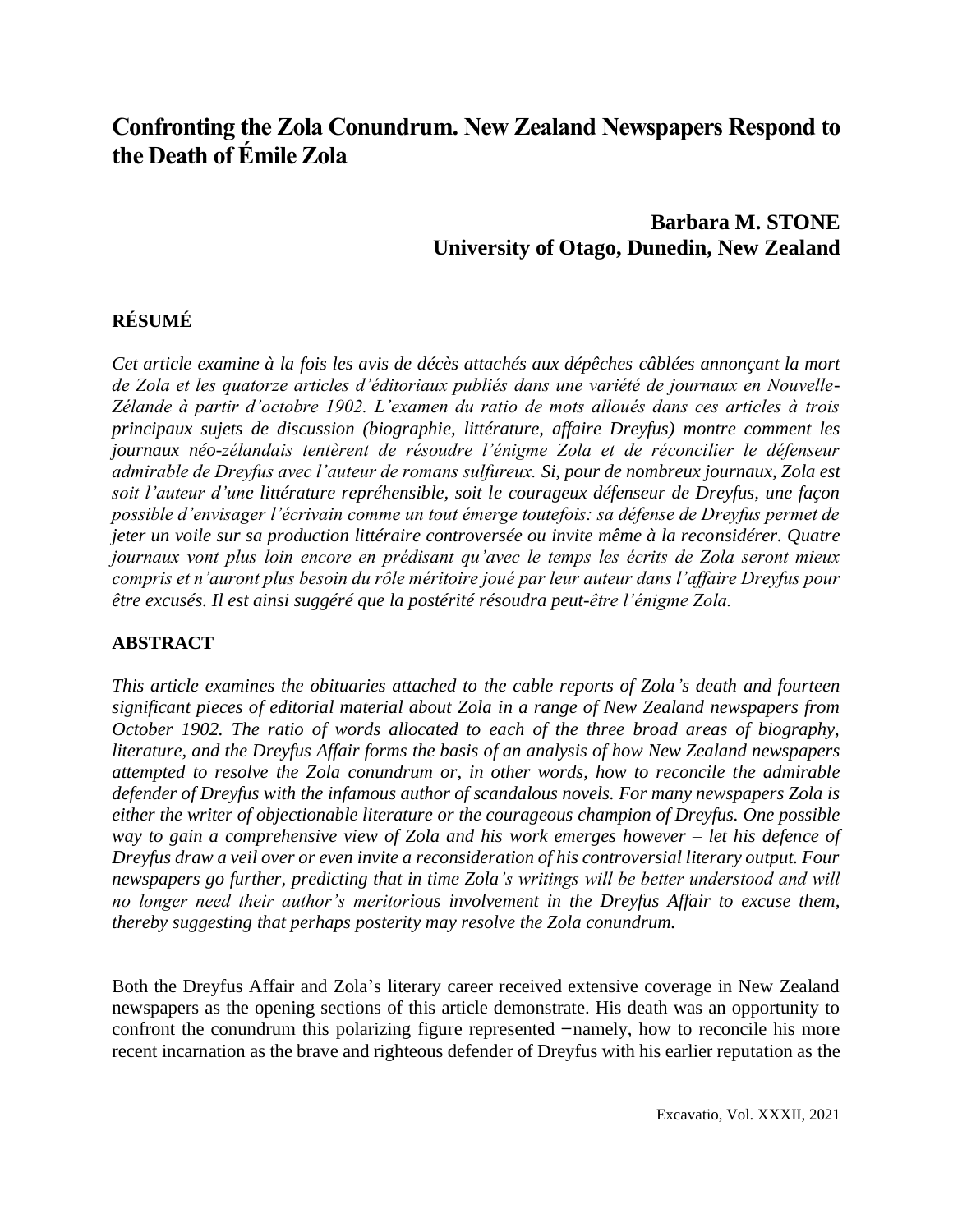author of supposedly filthy literature. An analysis of articles in a range of New Zealand newspapers from October 1902 explores how the journalists approached the Zola conundrum.

### **The Life of Émile Zola in New Zealand Newspapers**

The National Library of New Zealand's digitizing of early New Zealand newspapers for its Papers Past website (https://paperspast.natlib.govt.nz) has created a wonderful resource. There are 25 519 hits for "Zola" and, once we eliminate others with the name "Zola" who were not Émile Zola – for example, Antonio Zola, a prospector at the gold mines on the West Coast of the South Island or the *Egyptian Freemason, Grand Master Zola*, as well as a parade of horses and dogs called "Zola"<sup>1</sup> – there are still thousands of items referring to Émile Zola.

The first mention of Émile Zola in the New Zealand newspapers is in the *Star* where Zola, with his "strictest plebeian language," is compared unfavourably to Victor Hugo" (3 Aug. 1877: 2). Zola thus makes his first appearance in New Zealand newspapers in his capacity as an author, and his status as the poor literary relation of Victor Hugo endures for some years. Later, however, he appears in almost every column of the newspapers – news, literature, gossip, sport, judiciary, politics. As Ian F. Grant observes, "personalities, the entertainment industry and disasters were staples of the press long before the twentieth century tabloids."<sup>2</sup> Émile Zola was a celebrity. For the *New Zealand Times*, "no living literary man has a wider reputation" (4 Aug. 1896: 2). His fame only increased after the Dreyfus Affair, at which point the *New Zealand Mail* identified him as "the best known Frenchman of his time" (13 June 1901: 25).

Zola's biography is frequently referred to, particularly his passage from poverty to great wealth: "Judged from the pecuniary point of view, M. Émile Zola is probably the most successful of living authors."<sup>3</sup> His prolific output, impressive print runs and sales figures are fascinating. The fact that his position as the best-paid novelist in France is on the back of sensational novels, "prov[ing] that literary indecency in France is lucrative."<sup>4</sup>

There is plentiful literary criticism – and it is overwhelmingly critical. The adjectives applied to his work become a familiar refrain: unsavoury, repulsive, filthy, impure, vile, immoral, gross, daring, nasty, objectionable, obscene, and indecent. His works are considered either offensive or tedious.<sup>5</sup> Even the "cleaner" post-*Rougon-Macquart* offerings fail to excuse what preceded them.<sup>6</sup> The criminal charges laid against his translators, the seizure of his books, the prosecution of booksellers around the world guilty of selling his novels, including in Christchurch, New Zealand (in 1890), are all reported.

Further, Émile Zola is a staple feature of the columns containing gossip and anecdotes in New Zealand newspapers for the twenty-five years preceding his death. They recount his preferred pastimes (particularly cycling), diet, fondness for animals, superstitions, taste for curios, writing

<sup>1</sup>For example, *New Zealand Times* 5 Nov. 1898: 3. The use of accents in French words in the New Zealand newspapers is erratic. I have standardized the spelling.

<sup>2</sup> Ian F. Grant, *Lasting Impressions. The Story of New Zealand's Newspapers, 1840-1920* (Masterton: Fraser Books, 2018) 25.

<sup>3</sup> *Oamaru Mail* 10 April 1885: 4.

<sup>4</sup> *Lyttelton Times* 26 Aug. 1882: 3.

<sup>5</sup> "M. Zola has just published a new edition of *Une page d'amour*, one of the least offensive but most tiresome of his novels." *Auckland Star* 31 Jan. 1885: 8.

<sup>&</sup>lt;sup>6</sup> "While admiring the great French novelist's undoubted genius for painstaking, he has written very much which had better far been left unwritten. 'Paris' is comparatively innocent of offence, but one cannot forget and forgive the wanton filth of 'La Terre', for instance**.**" *New Zealand Mail* 16 June 1898: 12.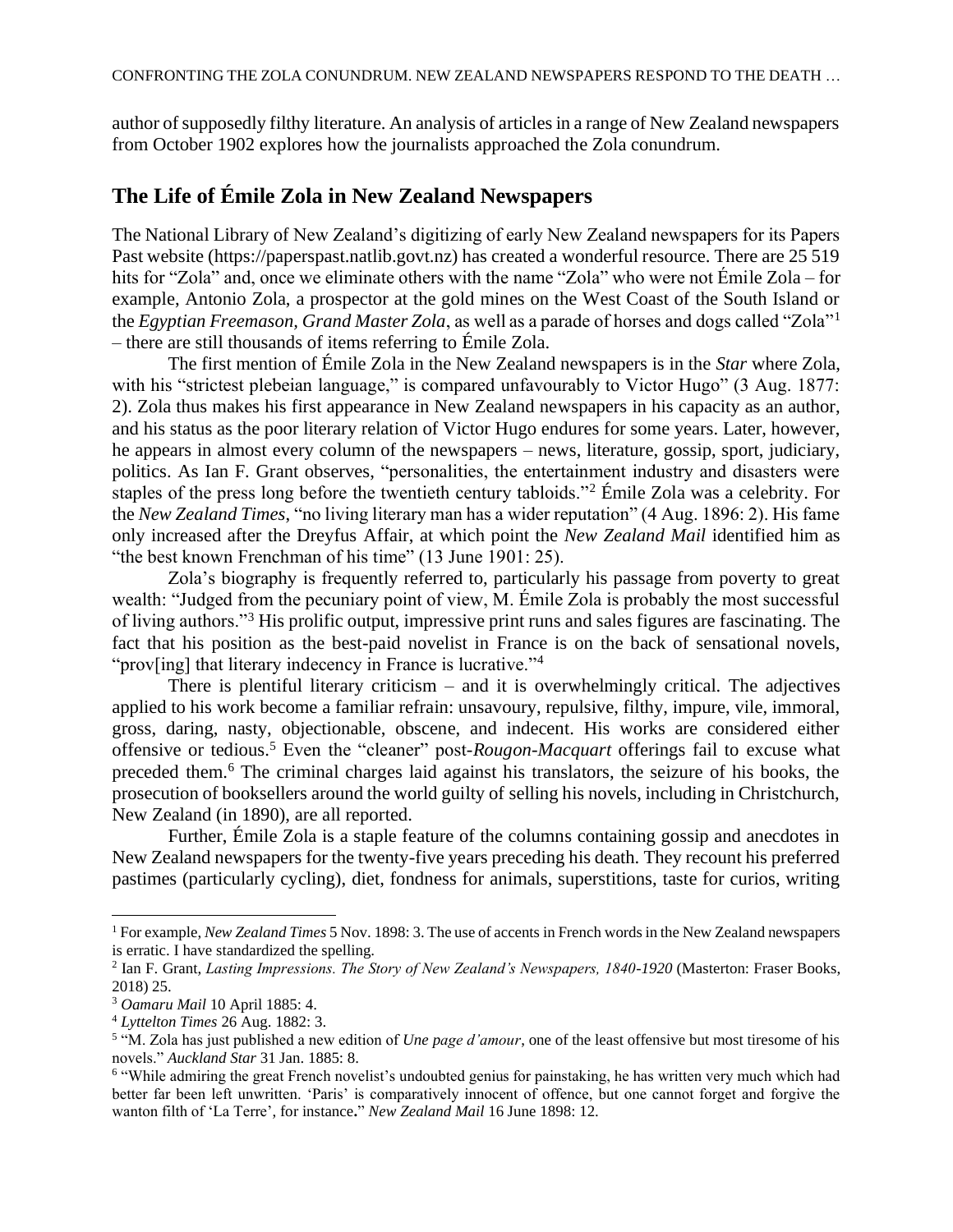practices, and a great deal more, including his wish for a sudden death<sup>7</sup> and his indecision about cremation.<sup>8</sup> The *New Zealand Mail* section "People We Read About" seems an especially suitable place for Zola to feature – because New Zealanders were definitely reading and writing about Zola. Two lengthy letters addressed to the *New Zealand Herald* after Zola's death illustrate that there were people in New Zealand who felt strongly about both his novels and his involvement in the Dreyfus Affair. One letter is a virulent critique of Zola's filthy literature and his defence of the guilty Dreyfus,<sup>9</sup> the other a more measured appraisal of Zola's works from someone who had read them in French.<sup>10</sup>

From the 1880s onwards there are dozens of references to Émile Zola each year in the New Zealand newspapers and hundreds annually from the latter part of that decade and into the 1890s, culminating with 2488 in 1898, the year of the publication of "*J'accuse…!*" and Zola's trial and exile, when accounts of his role in the Dreyfus Affair are resoundingly positive. In fact, Zola remains a subject of interest even in death with extensive coverage (910 documents) occurring in 1902.

The impression of Zola gleaned from New Zealand newspapers before his death is that of a contradictory figure. Once so reviled, Zola is now admired, not just for his championship of Dreyfus but also for his later work which finds more favour with literary critics. However, Zola is never discussed without reference to his earlier and more controversial output. Might a total literary rehabilitation – one to complement the military and civic rehabilitation of Dreyfus – be possible? Zola's death provides an opportunity for the New Zealand newspapers to confront the conundrum presented by this man who has featured in their pages with increasing prominence over the past quarter of a century.

So, how do the New Zealand newspapers approach the vexed question of Zola? Here is what the *Star* (4 Oct. 1902: 4) offered its readers:

Poor Zola! The plucky battler for justice, the open-hearted giver of charity, the realistic and powerful writer, deserved a less ignominious doom. Probably the run on his works will now be temporarily tremendous ere most of them sink to eternal oblivion. But don't let any of us be "had" like the French priest, who told the Bishop who caught him deep in one of Zola's books that it was the "Life of St Nana."

For all its brevity these words echo many of the main ideas about Zola which circulated in the New Zealand newspapers from the 1880s onwards, including the evocation of a rich vein of jokes about having to conceal one's reading of Zola's novels from parents and employers.

Critics have examined the treatment of Zola's death in foreign publications. These studies show that Zola was a polarizing figure for the newspapers and their readers, whether located in Buenos Aires, Luxembourg, Naples, Rio de Janeiro or Barcelona. Although their focus is more on the unfolding story of his death, both Myriam Kohnen and Valeria De Gregorio Cirillo acknowledge they are discussing someone who generated polemics.<sup>11</sup> Francisco Lafarga's article

<sup>&</sup>lt;sup>7</sup> "Émile Zola wrote lately in a lady's 'Livre de Confessions' that his favourite occupation was writing; his favourite colour, red; his favourite flower, a rose; and his particular wish, a sudden death." *New Zealand Herald* 1 April 1893: 3.

<sup>8</sup> "My personal choice in the matter I have not yet considered"; "French Men of Letters and Cremation," *South Canterbury Times* 13 July 1894: 3.

<sup>9</sup> R.H. Bakewell. Letter. *New Zealand Herald* 11 Oct. 1902: 1.

<sup>10</sup> A New Chum. Letter. *New Zealand Herald* 22 Oct. 1902: 3.

<sup>11</sup> Myriam Kohnen, "La mort d'Émile Zola vue par le presse luxembourgeoise," *Les Cahiers naturalistes* 89 (2015); 269-284, 277; Valeria De Gregorio Cirillo, "La morte di Zola nel quotidiano di Napoli *Il Mattino*," *Annali (Università degli studi di Napoli L'Orientale) Sezione romanza* 45 (2003): 407-23, 410.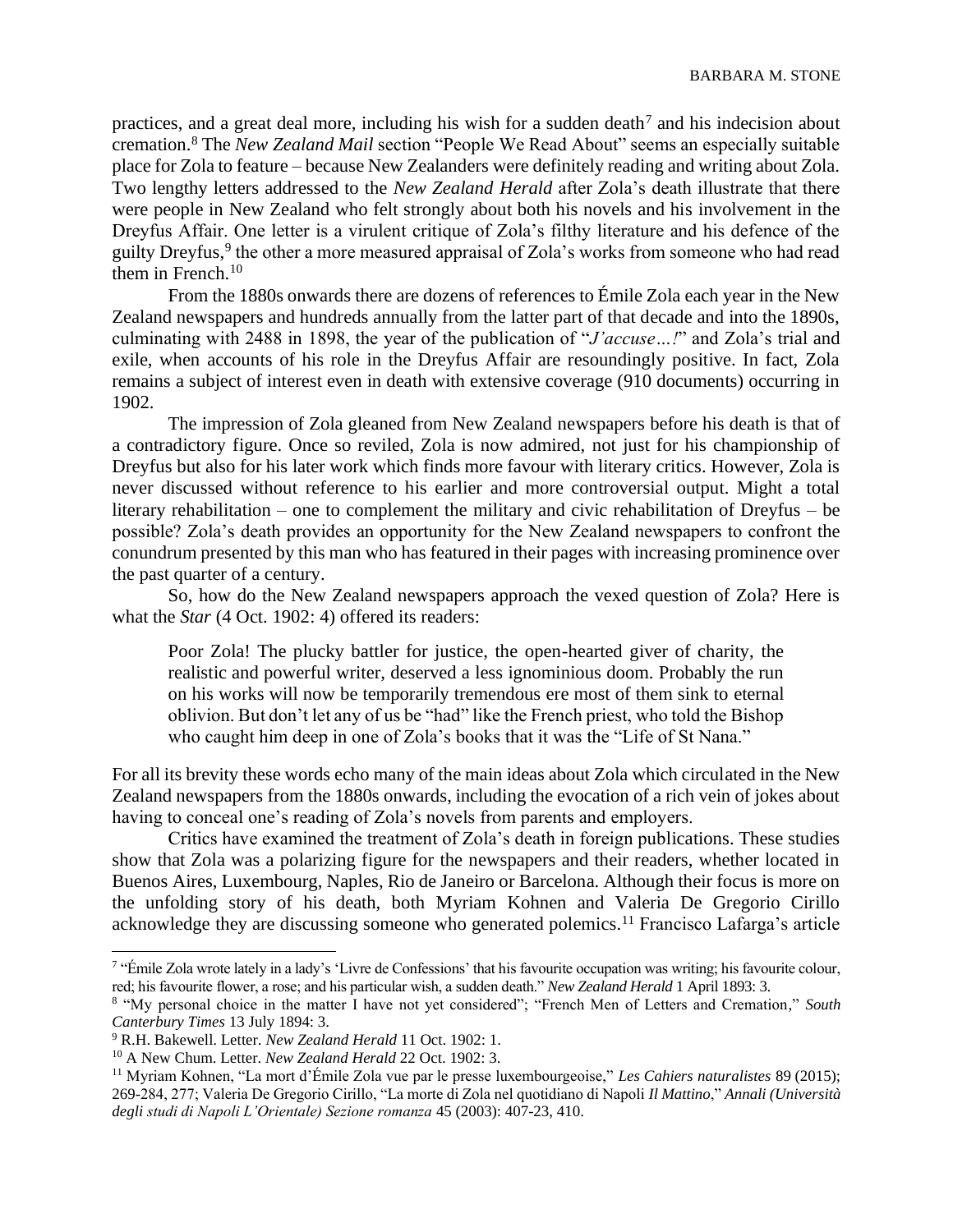shows that elements from Zola's life and works can be manipulated to please the readers of newspapers of different political and religious persuasions.<sup>12</sup>

Two articles propose different ways of resolving the Zola conundrum. In one, a eulogy at a civic funeral for Zola in Buenos Aires, by the Argentinian literary figure Leopoldo Lugones, examines the chronology of Zola's life and suggests that Zola's trajectory may be considered a progression from "écrivain" to "apôtre." Pierina Lidia Moreau explains: "De cet apôtre, va parler l'orateur, et cela à partir de deux points de vue: le romancier qui oriente la famille nouvelle et la Ville future, et le défenseur de Dreyfus."<sup>13</sup>

Since the literary scandal is attached to the former role of writer, the later Zola can enjoy untainted glory. Writing on the repercussion of Zola's death in the Brazilian press, Alvaro Simoes suggests that a second way to reconcile the controversial author with the admirable defender of Dreyfus is to look deeper and see that behind both is the same man with the same motivations:

Zola reçoit, au début du XX<sup>e</sup> siècle, les hommages dus à un grand écrivain, en qui on reconnaît le dévouement à sa profession, la capacité de critique sociale, un génie épique et un intérêt sincère pour les problèmes sociaux de son temps. […] Les textes ici analysés indiquent que l'engagement de Zola dans l'Affaire Dreyfus d'une part et ses derniers écrits, d'autre part, ont renforcé la perception de son intérêt sincère pour les questions politico-sociales, intérêt qui l'a conduit à défier des institutions aussi puissantes que l'Armée et l'Église.<sup>14</sup>

He recommends a re-evaluation of *Les Rougon-Macquart*, hinting that those texts have more in common than one might expect with *Les Trois Villes* and *Les Quatre Évangiles*. We might add here that they were all written by the man who wrote "*J'accuse…!*"

## **The Death of Émile Zola in New Zealand Newspapers**

The documents found in New Zealand newspapers at the time of Zola's death fall into three categories. The first consists of the cabled news reports, that is, brief telegraphic accounts of the key details which are widely reported. The second category contains the obituaries attached to some of these cable reports. The third, and most significant, group of documents is a collection of fourteen pieces of editorial material devoted to Zola during October 1902. I have analysed these latter two categories in terms of the three broad areas of Zola's activity which were discussed in the New Zealand newspapers preceding his death: his biography (Zola the man), his literature (Zola the writer) and his role in the Dreyfus Affair (Zola the public figure). The precedence given to one or another of these themes indicates the newspaper's stance on Zola.

Each category of items offers the New Zealand newspapers progressively more opportunity to present their appraisal of Zola. The cables arrived in uniform format, allowing freedom only in the headlines ascribed to them or the choice made as to which sections to include. The cable obituaries, the majority drawing on pre-existing sources, could be edited and slanted, depending on the respective weight given to the three main areas of information. The editorial material, which is our principal focus, afforded the newspapers more freedom to deliver their judgment on Zola.

<sup>12</sup> Francisco Lafarga, "Octubre de 1902: La muerte de Zola en La Prensa de Barcelona," *Excavatio* 17 (2002): 21-32, 32.

<sup>&</sup>lt;sup>13</sup> Pierina Lidia Moreau, "La mort d'Émile Zola. Funérailles civiques à Buenos Aires. Le discours de Leopoldo Lugones," *Les Cahiers naturalistes* 72 (1998): 119-37, 134.

<sup>14</sup> Alvaro Simoes, "La répercussion de la mort de Zola dans les périodiques brésiliens," *Excavatio* 20 (2005): 286-98, 297-98.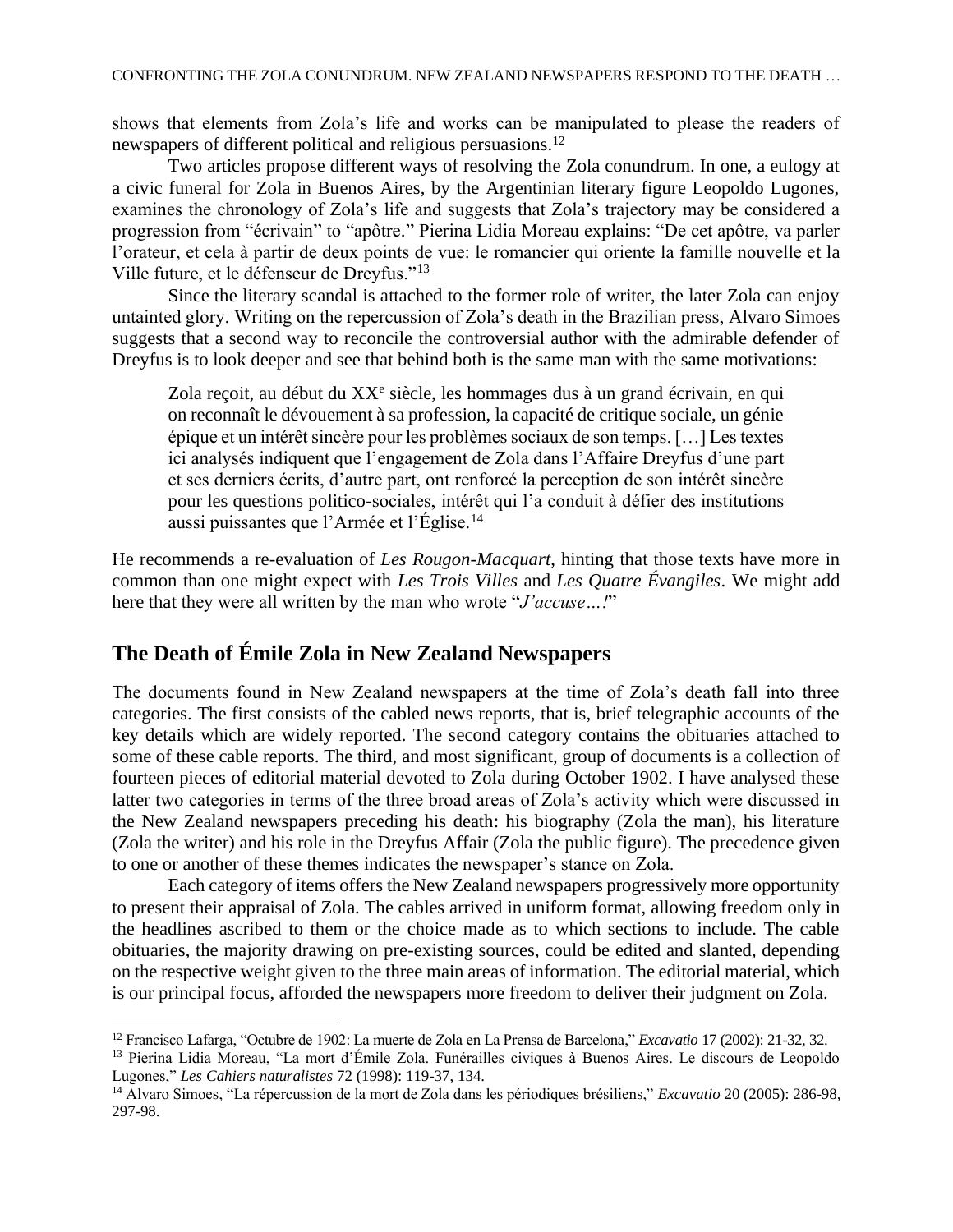BARBARA M. STONE

#### **Cables**

In October 1902 there were seventy-four newspapers published in New Zealand, a high figure as Ian F. Grant comments: "It has been largely overlooked that early New Zealand newspapers were a remarkable phenomenon. […] During much of the nineteenth century there were more newspapers in New Zealand per head of population than anywhere else in the world.<sup>15</sup>

New Zealand newspapers appear to have taken a fundamentally conservative direction at this time, given that their ownership and readership were both from the minority ruling social group. As Patrick Day notes, these were "class newspapers, linked predominantly with those men who were becoming both the major landowners and the dominant commercial groups in New Zealand."<sup>16</sup> Ian F. Grant considers that historians have overlooked "the imperative of advertising and circulation<sup>"17</sup> and observes that New Zealand newspapers in this period are principally commercial enterprises, loyal to their advertisers and subscribers rather than politically aligned. According to the Papers Past website, most of those papers from which the editorial material discussed below is taken are either "conservative" or "liberal" – in the sense of supporting the Liberal Party, that is, centrist.

From the 1880s onwards the established telegraph system and "the cohesive national organization"<sup>18</sup> of a press association monopoly "resulted in a uniform news service" with the cable news items being reproduced in identical text in newspapers across the country.<sup>19</sup> Readers learnt of the death of Zola via seven cable items published on 30 September and in the early days of October 1902.

The first cable**,** which appeared in forty-two papers on either 30 September or 1 or 2 October 1902**,** announces the death of Zola and the circumstances of the accident. It also refers to the reception of the news in Europe, which is summarized by this headline in the *Taranaki Herald*: "Anti-Jews, Catholics and Newspapers Rejoice. Regret in England."<sup>20</sup> The second instalment of cable news is about the funeral and appears in fifty newspapers on 2 and 3 October. There are two separate cables, with newspapers choosing which elements to report – the first received at 10:45 pm on 1 October and the second at 9:11 am on 2 October. The fullest accounts cover various aspects of the event: the funeral and fears of an anti-Dreyfus demonstration; Zola's friends calling for a national funeral; Mme Zola's response to the news of her husband's death ("she shrieked and sobbed bitterly and sank into a deep stupor"<sup>21</sup>); the visit by Dreyfus to Zola's coffin; and the suggestion in Catholic newspapers that Zola committed suicide.

The third piece of cable news announces that Zola's funeral is to be delayed. It is published in twenty-six papers on 3 October. The fourth cable contains two pieces of information and fortyone papers publish them between 6 and 8 October, ordering the items differently or selecting only one.<sup>22</sup> The first item, which comes from Paris, is Mme Zola's request to Dreyfus that he not attend the funeral, "lest his presence should cause a disturbance." The second, from London, estimates

<sup>&</sup>lt;sup>15</sup> Grant x. The 1901 census calculated the population of New Zealand at 815 862.

<sup>16</sup> Patrick Day, *The Making of the New Zealand Press 1840-1880* (Wellington: Victoria University Press, 1990) 6.

<sup>&</sup>lt;sup>17</sup> Grant 37.

<sup>18</sup> Day 238.

<sup>&</sup>lt;sup>19</sup> Ross Harvey, "Bringing the News to New Zealand: The Supply and Control of Overseas News in the Nineteenth Century," *Media History* 8 (2002): 21-34, 21.

<sup>&</sup>lt;sup>20</sup> 1 Oct. 1902: 3. The *Star* qualifies this as "ill-mannered rejoicing." 1 Oct. 1902: 3.

<sup>21</sup> *Marlborough Express* 2 Oct. 1902: 1.

<sup>22</sup> Only the *Akaroa Mail* publishes the funeral related details alone, whereas the *Bay of Plenty Times*, *North Otago Times* and *Bruce Herald* refer only to the estate.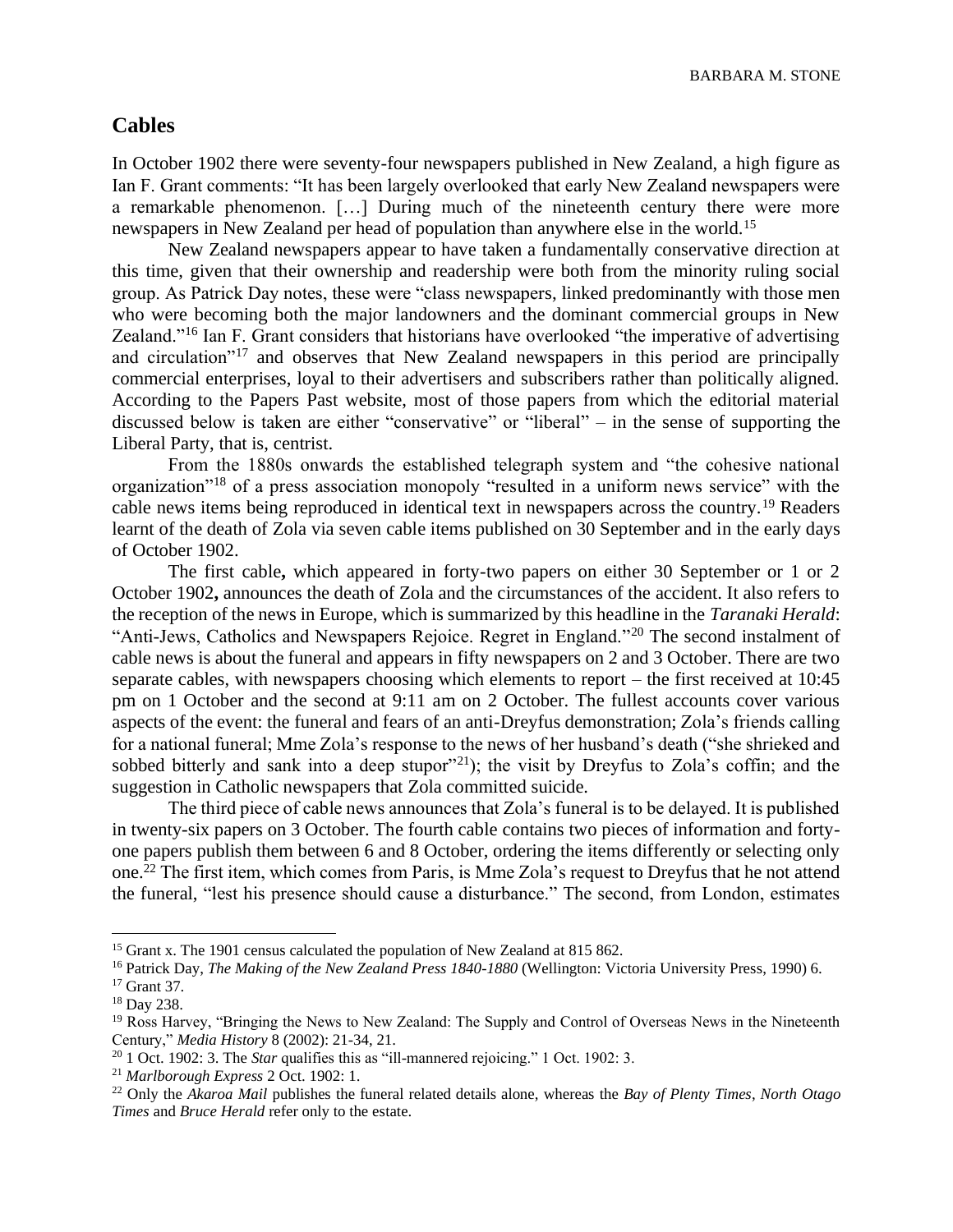the value of Zola's estate (£80,000). The *Evening Post*, *Auckland Star* and *Manawatu Herald* all put the estate valuation first, reflecting perhaps their readership's enduring interest in Zola's wealth.

The fifth cable covers the funeral itself. Published by thirty-nine newspapers between 7 and 10 October, the news appears under headings, such as the following: "A Great Ceremonial";<sup>23</sup> "A Harmonious Apotheosis. Tributes to His Manliness. Ovations to Socialists";<sup>24</sup> "Impressive Funeral. Eloquent Panegyrics";<sup>25</sup> and "A Remarkable Tribute. Enormous and Respectful Crowds**.**" <sup>26</sup> The sixth cable report, published by twenty-nine newspapers between 8 and 15 October, covers a duel sparked by one man's accusation that another had shaken the hand of Dreyfus at Zola's funeral. The seventh item of cable news, published by thirty-four newspapers between 11 and 15 October, details the ongoing investigation into Zola's death – with a mention of the use of guinea pigs to assess the levels of gas in Zola's bedroom.

For the rest of 1902 and beyond, the consequences of Zola's death continue to be given prominence, with topics as speculation as to his wife's financial state,  $27$  the sale of his effects which include artworks, guinea pigs and 5000 bottles of wine,  $^{28}$  and the proposed uses for his property at Médan.<sup>29</sup> Not surprisingly, his death is used as a cautionary tale about the dangers of unventilated bedrooms.<sup>30</sup> The evaluation of his literary contribution is ongoing and regular, and his name features in various repercussions of the Dreyfus Affair. A sustained resurgence of interest appears in 1906 (186 items) with the first calls for Zola's pantheonisation and, in 1908, there is significant coverage (284 items) of that ceremony and the debates which precede it.

### **Cable Obituaries**

There are twenty obituaries, ranging in length from 8 to 227 lines, attached to the cable reports of Zola's death. Half of them clearly draw on *Hazell's Annual – a Cyclopaedic Record of Men, and Topics of the Day*, which was considered an "excellent publication, indispensable in newspaper offices."<sup>31</sup> Almanacs and encyclopedias were a common source of copy in the colonial era. Ian F. Grant refers to "'cut and paste' from overseas publications"<sup>32</sup> as part of the standard content of most newspapers. Newspapers also sourced material from other newspapers, sometimes with

<sup>23</sup> *Southland Times* 7 Oct. 1902: 2.

<sup>24</sup> *Taranaki Herald* 7 Oct. 1902: 2.

<sup>25</sup> *Hawke's Bay Herald* 7 Oct. 1902: 3.

<sup>26</sup> *Press* 7 Oct. 1902: 5.

<sup>27</sup> "Zola's widow, too, it appears, possesses scarcely more than a living income." *Evening Post* 31 Jan. 1903: 4.

<sup>&</sup>lt;sup>28</sup> "Émile Zola's collection of objects of art, books, tapestries etc., and including many rarities, was sold by auction on March 9." *Auckland Star* 13 April 1903: 1; "Five thousand bottles of wine, two milch cows, and thirty-six guinea pigs are among the household effects of the late Émile Zola, which have been advertised for public sale in Paris." *Patea Mail* 19 July 1905: 2.

<sup>&</sup>lt;sup>29</sup> "A fund has been opened in France for the purpose of buying the late M. Zola's property at Médan as the site of an asylum for homeless poets and authors." *Poverty Bay Herald* 2 Dec. 1903: 2; "Madame Zola has presented to the city of Paris, for a convalescent home, the house at Médan." *Press* 8 July 1905: 7.

<sup>30</sup> "Lack of Open Windows. A Valuable Hygiene Lesson**.**" *Lyttelton Times* 8 Jan. 1903: 6; "The Air We Breathe." *Otago Witness* 22 April 1903: 64. In late November 1902 dozens of New Zealand newspapers covered the conviction in England of a gas company for failing to make safe an old pipe. Several used Zola's name in the item's title, for example: "Narrow Escape from a Fate similar to that of M. Zola. Warning to Gas Companies," *Otago Daily Times* 20 Nov. 1902: 7.

<sup>31</sup>*Hawke's Bay Herald* 30 Jan. 1902: 2.

<sup>32</sup> Grant 13.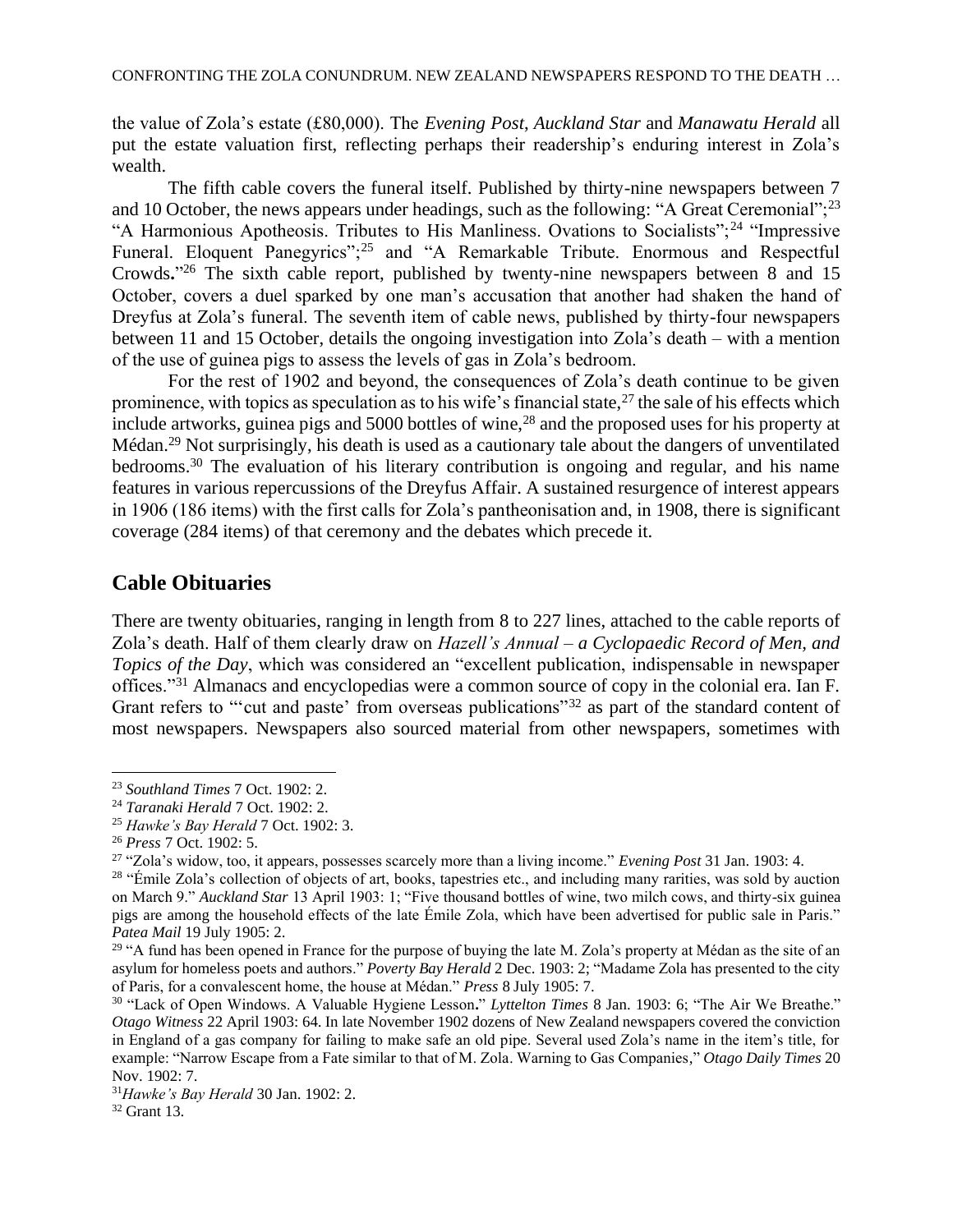attribution, more often without, as Patrick Day describes: "[I]t was accepted that newspapers would copy from one another and much news reporting was by judicious use of. "33 This explains" the presence of similar turns of phrase, if not identical cable obituaries for Zola, in New Zealand newspapers.

Of most interest to us are the nine cable obituaries of more than fifty lines long where the topic "literature" dominates. Acknowledging that Zola is not "the best-loved of men these times," the *Lyttelton Times* takes a neutral stance, referring to the "many vicissitudes" Zola faced in his "remarkable career" (1 Oct. 1902: 7-8). There is no mention of the controversy his work generated, nor the criticism he received. Similarly, the *Evening Star* concludes that Zola's "best-known works are 'Nana', 'La Terre', 'La Débâcle', 'Lourdes' and 'Rome'," without mention of how the respective novels were received, although there may be a clue in the headline titled "The Great Realist" (30 Sept. 1902: 6).

Other newspapers, however, take a clear position. The *Auckland Star* lists all the titles in *Les Rougon-Macquart* and refers to difficulties encountered by translators and sellers of Zola's "ultra-realistic" works (30 Sept. 1902: 6). For the *Hawke's Bay Herald* Zola was "perhaps the best known writer in Europe during the last decade or two" and enjoyed record sales of his novels (1 Oct. 1902: 3). This is the only newspaper to mention naturalism, observing that Zola did not practice what he preached but rather revealed himself to be "an idealist rather than a realist." The article concludes that his "passion for often uninteresting detail, his parade of scientific theory, his preoccupations with the unclean side of life, have interfered with his popularity." Similarly, *The Evening Post* makes the point that "unfortunately for Zola's fame, many of his novels are disfigured by moral grossness of the worst kind" (30 Sept. 1902: 5). It is dubious as to whether Zola contributed to "the sum total of human advancement and happiness," the *Marlborough Express* concludes: "[T]he pity is that the harm done to the mass of people by the apparent immorality and grossness of his books is not compensated for by whatever merit there is in their real purpose" (1 Oct. 1902: 1).

It is noteworthy that those cable obituaries which focus on literature underline the negative, perhaps none as strongly as the *New Zealand Times* which finds that Zola's "moral grossness" caters to "lovers of the obscene and nasty" (1 Oct. 1902: 5). It claims that statistics show: **"**[T]hose in which bestial coarseness appeared most flagrantly have had the greatest sale. The demand diminishes […] in exact proportion as the layer of obscenity spread by Zola over his work with a mason's trowel becomes more thin and less evil-smelling."

A different tone appears in the *Otago Daily Times* which brings up *L'Assommoir* and the "outcries as to its immorality" before commending Zola's contribution to the Dreyfus case in strong terms. Suggesting that his involvement serves as a counterweight to the aforementioned "immorality," the journalist states: "Zola, once convinced of the injustice that had been done, and supremely careless of all personal consequences, compelled France and the entire world to listen to his case" (1 Oct. 1902: 5).

The cable obituaries state the facts but leave the Zola conundrum unresolved – the relative importance given to either the literature or elements of the Dreyfus Affair only hint at the newspaper's view. There is, however, one cable obituary (and at 227 lines it is the longest) which suggests that it might be possible to view Zola's output as a whole. The article in the *Press* opens with Zola described as the "great French novelist," the "courageous author" and "one of the forces to be reckoned with in contemporary literature," although *La Terre* is "appallingly repulsive" (1 Oct. 1902: 7). Zola's "real offence was making himself a mouthpiece of the intelligent and

<sup>33</sup> Day 61.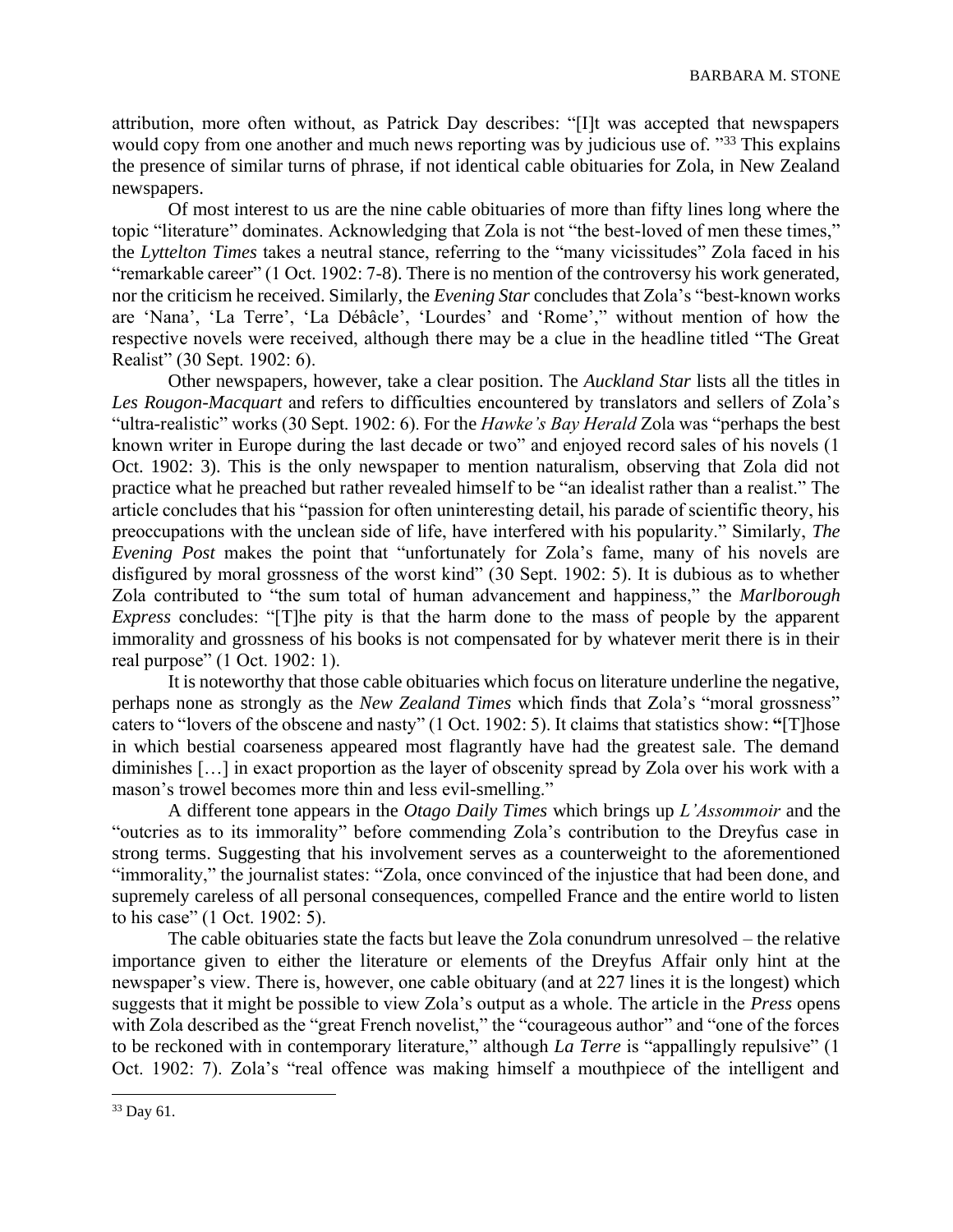thoughtful portion of the French public." The article concludes with a quotation from an unnamed biographer of Zola, who claims that "[p]osterity will look beyond the studied intemperance of his language and will see in him a man who refused to sit still while a great wrong was being perpetrated."

This mention of Zola the man evokes Alvaro Simoes's conclusion and is echoed in some of the editorial material discussed below. Further, the mention of "posterity" and the idea of judgment being deferred prefigure what might be the New Zealand newspapers' best attempt at resolving the Zola conundrum in their editorial material of October 1902.

### **Editorial Material – October 1902**

Fourteen pieces of significant editorial material about Émile Zola were published in New Zealand newspapers during October 1902.<sup>34</sup> Literature is the focus in eleven whereas the other three devote their attention to the Dreyfus Affair. While the first cables consisted of blunt facts and the cable obituaries offered a preliminary taking of position, these fourteen documents are the more representative opinions of the New Zealand newspapers.

The *Manawatu Standard* takes Zola the writer as the principal subject of its editorial piece (7% biography, 77% literature, 16% Dreyfus) even if it begins with an acknowledgement of his "courage in connection with the Dreyfus case" (1 Oct. 1902: 2). The journalist is of the opinion that Zola's novels represent an "undue catering, as some think, to a morbid interest of the seamy side of life" and is unpersuaded by Zola's self-proclaimed duty to expose "the evil genius gnawing at and corroding the vitals of French society**.**" Although he believes the author misconceived of "his proper functions as an artist and a man of letters," he concludes on a conciliatory note: **"**We do not suppose for a moment that Zola's peculiar pen pictures gave him pleasure, but we hardly think the world is much richer for the description of writing mentioned. Of late years M. Zola's novels have been of a more acceptable nature."

For this newspaper Zola's defence of Dreyfus is not enough to overlook, let alone reconsider, literary issues. On the other hand, four newspapers invite their readers to focus on the author's recent gallant championship of Dreyfus. Although acknowledging the enduring criticism of Zola's earlier literary efforts, they thus draw a veil over the earlier controversial novels.

A ninety-seven-line editorial (3% biography, 58% literature, 39% Dreyfus) in the *Auckland Star* opens with a reference to how in England "the popular prejudice against him [Zola] as a novelist holds its ground" (4 Oct. 1902: 4). The journalist recogni**z**es that Zola's works "have no immoral tendency" and that their author made vice "repellent" but finds that realism "can never be true art**.**" He claims that "Zola was at heart an idealist, though in manner a realist" and cites *La Débâcle* in support, while judging the rest of the *Rougon-Macquart* novels "dull" although useful as historical documents. Here is the transition to his remarks on Zola's defence of Dreyfus: "Yet, in spite of his varied knowledge, his ceaseless industry and the gigantic circulation that his works attained, Émile Zola was not so great a novelist as he was a man." The journalist then describes the scope of the task which Zola, a "brave and truly patriotic man," took on in his defence of "the lamentable Dreyfus":

At a time when there was nothing to be gained by saying a word for Dreyfus but obloquy and personal peril, when the Army, the Church, and the Press of France

<sup>&</sup>lt;sup>34</sup> In this category I have excluded four announcements of the impending release in London of Ernest Vizetelly's translation of *Vérité* and three space fillers which read more like cable obituaries derived from *Hazell's Annual*.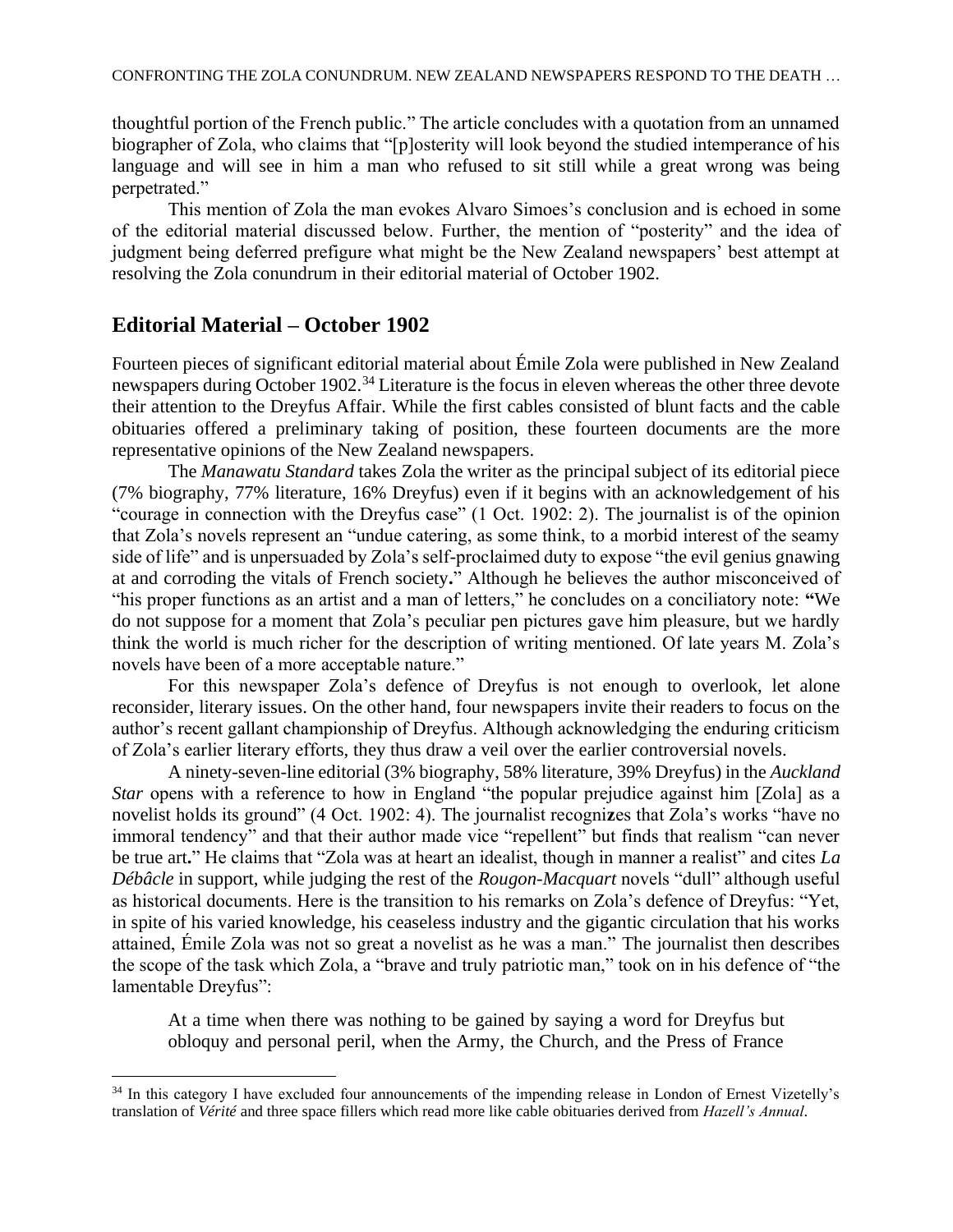were banded together to defend the crime which had locked the prison door on Dreyfus, Zola stepped boldly into the breach and defied them all. […] All that he dared and endured in defending Dreyfus established his claim to immortality far more effectually than his multitudinous novels.

In "The Late Émile Zola" (182 lines, 6% biography, 87% literature and 7% Dreyfus), the *Marlborough Express* views Zola as one of the "most distinguished figures in modern French literary history," noting nonetheless that while the "genuine earnestness of the man is unquestionable," his "undeniably forceful work was marred (to the taste at least of English readers) by his all too frequent coarse brutality of expression" (18 Oct. 1902: 1). His works are "frankly, wilfully obscene," an "undeniable filthiness" and "morbid exaggeration." The journalist who explores Zola's method and his realism, giving the titles of many of *Les Rougon-Macquart* novels, writes: "In 'Nana' and 'La Terre', Zola out-Zolas 'Zolaism', and undoubtedly went beyond the bounds of what might be considered, even in French fiction, justifiable realism; and alienated the sympathies and respect of many of his English admirers."

The newsman regrets that, in the later cycles of novels, Zola's "style, always heavy and tedious, grew more and more verbose" and made these works "very hard reading," *Fécondité* being "both dirty and dull." He does not believe that Zola's "books will live" but acknowledges that the novelist was "an honest capable man of letters […] and by no means the least able nor the least successful of French social reformers." Highlighting Zola's role in the Dreyfus Affair, he states: "But it is not as a great novelist that M. Zola has in recent years been so well known, but as the champion, the ardent, courageous, gallantly out-spoken champion of the foully ill-used Dreyfus."

Taking a similar view in a sixty-seven-line article (0% biography, 34% literature, 66% Dreyfus) the *Otago Witness* notes that Zola is a "power in literature" and that his "undoubted talents and immense industry" were, alas, "not turned to better account, for even after crediting him with the best of intentions, it is difficult to imagine that the world is the better for his writings" (8 Oct. 1902: 47-48). The journalist accepts that Zola had a moral purpose but that his "positively repulsive" realism pandered "to the morbid fancies which run riot in ill-regulated minds**,**" before concluding: "It is impossible, however, whatever his faults, to think evil of a man who so nobly championed the cause of the unfortunate Alfred Dreyfus, and it is for this chivalrous action, rather than for anything he has written, that his name will be handed down to generations yet unborn."

The *Press* starts its editorial (172 lines 2% biography, 85% literature, 13% Dreyfus) by stating that Zola's death will shock even "those who regard his influence on the world as largely, if not wholly, evil" (1 Oct. 1902: 6). The journalist devotes over a quarter of the article to denouncing realism as "the idealisation of the evil" and fails to find any acceptable justification for such writing, which seems either it is "to wallow in pessimism" or "to pander to the worst feelings of humanity in order to make money out of them." Like the *Auckland Star* this newspaper makes a distinction between Zola the man and Zola the writer, conceding that there is "evidence to show that Zola was not a man of utterly degraded tastes" and that someone motivated by popularity and money alone would never have jumped to the defence of Dreyfus.

*Fécondité* is praised, not least because it lacks the "offensive elements" of *Nana* and other novels in the *Rougon-Macquart* series which were "open to grave condemnation," the journalist concluding that the "man who wrote it could not have been an altogether degraded man." While *Paris* and *Rome* are considered "capable," they are also proof of the "truism that Zola is not an  $artist"$  – an opinion which is, however, undermined somewhat by the fact that the journalist names *Londres* as one book in the *Trois Villes* cycle. The article's conclusion suggests that Zola's defence of Dreyfus should be what remains uppermost in an appraisal of the man: "But 'respect aux morts'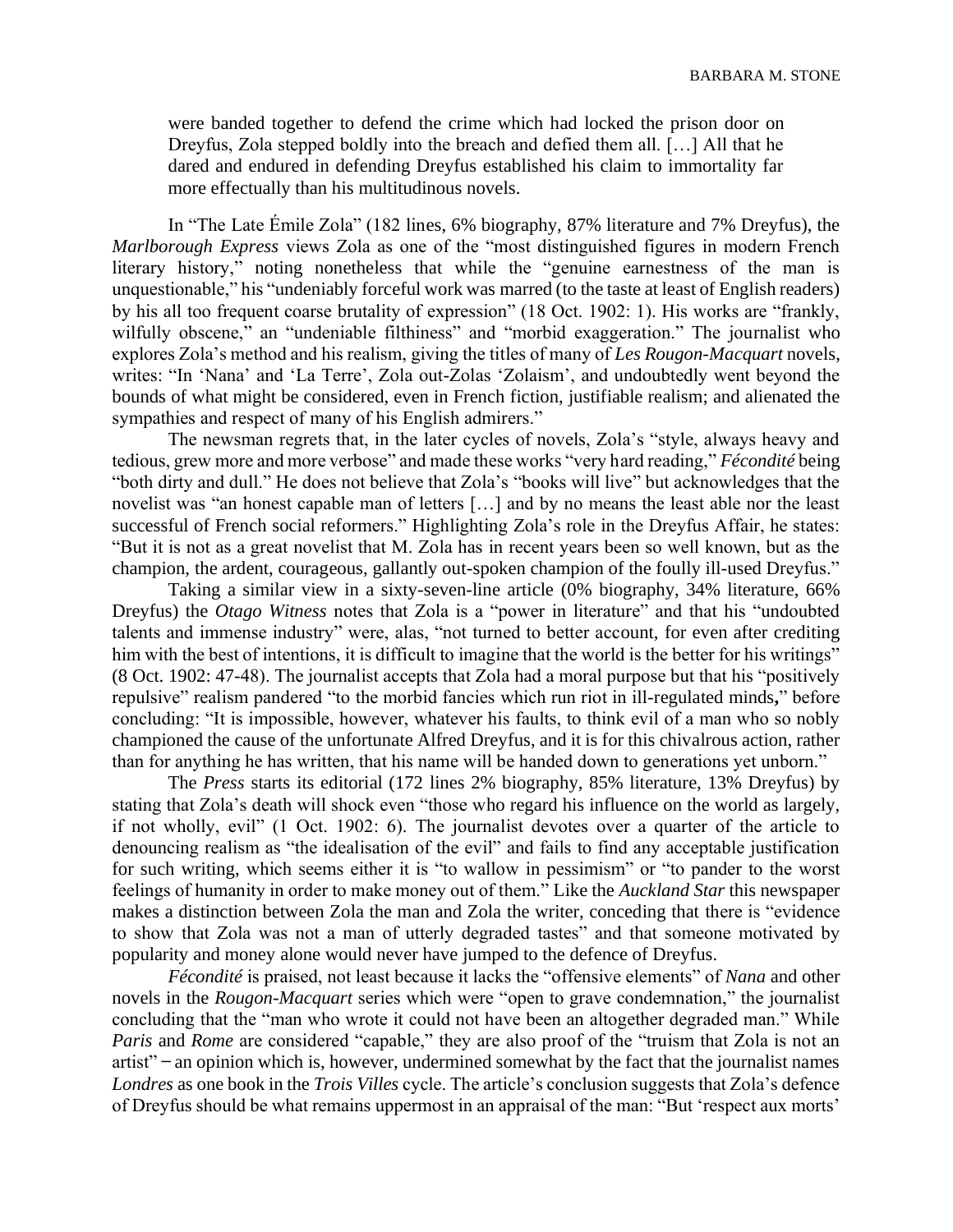is a kindly thought, and whatever harm Zola may have done, we may at least think well of the man who stretched forth a helping hand to the wretched Dreyfus in his hour of need."

There is one strident opposing voice, that of a regular contributor to the *New Zealand Herald* who uses the pen-name Tohunga.<sup>35</sup> In "Zola in Art" (224 lines, 9% biography, 79% literature, 12% Dreyfus), this journalist insists that Zola's defence of Dreyfus should not affect the judgment on Zola the artist: "The place of Zola in Art is not altered one iota by his attitude in the Dreyfus affair. He may have been a good man, but he was a poor artist" (4 Oct. 1902: 1).

For Tohunga, Zola's poor art is due to his not being "imbued with one single drop of the sympathy which alone can embalm any work of literary art," an issue he ascribes to the fact that Zola suffers from "the curse of the alien-blooded," an allusion to Zola's Italian paternal line. Tohunga even ventures the opinion that Zola's "cross-bred" status may have motivated him to help the similarly "alien-blooded" Dreyfus. He further scoffs at the "pretentious theory" behind the "moralless volumes" of *Les Rougon-Macquart*:

When the history of French Art in the Nineteenth Century comes to be written there can be no possibility of doubt that the refusal of the French Academy to elect Zola to fellowship will be completely justified by the mildew which will encrust his every volume. He has been made a "famous" author by the same process as that which made John Wilkes a "famous" patriot. He was policed into a notoriety which was mistaken for fame, and it has been a serious matter since to question his superiority. […] And he has not produced a single character which is immortal, a single scene which brands itself upon the world's consciousness, a single page which will live.

Tohunga's view may be somewhat discredited by the racial slurs he includes in his article, and some may see him disqualified as a literary critic by his conclusion that no realist author has "ever produced work which will live and influence us as long as will *Lorna Doone*."

Other newspapers suggest that once Zola's literary project is properly understood his earlier literary activities will not need to be excused or counterbalanced by his defence of Dreyfus. For the *Evening Star* attitudes towards Zola have changed and continue to change. With its focus on Zola the writer (80% literature, 17% Dreyfus and 3% biography) the 117-line piece begins as follows:

The death of M. Émile Zola removes a conspicuous figure, a masterful personality, and a man of far-reaching influence from the world's stage. There was a time when his books were read by the hundreds of thousands, and his name tabooed in all decent society. At the hour when he passed away his works were still read, and will doubtless continue to be read; but his name has been redeemed from much of its earlier taint. He had become better known. His life, his motives, his teachings were presented not in parts (and those the baser), but as a whole. To simply read 'Nana' or 'La Terre' in ignorance of the man and his work would be to create a sense of moral contamination and a feeling of intense loathing towards their author which, however admirable, and justifiable on the premises, could not be maintained at the bar of impartial criticism, and with his life history laid bare to us. Zola was at times gross, nasty, and indecent, but he was not deliberately immoral.

<sup>&</sup>lt;sup>35</sup> A Maori word designating an expert practitioner of any skill or art, often a priestly scholar.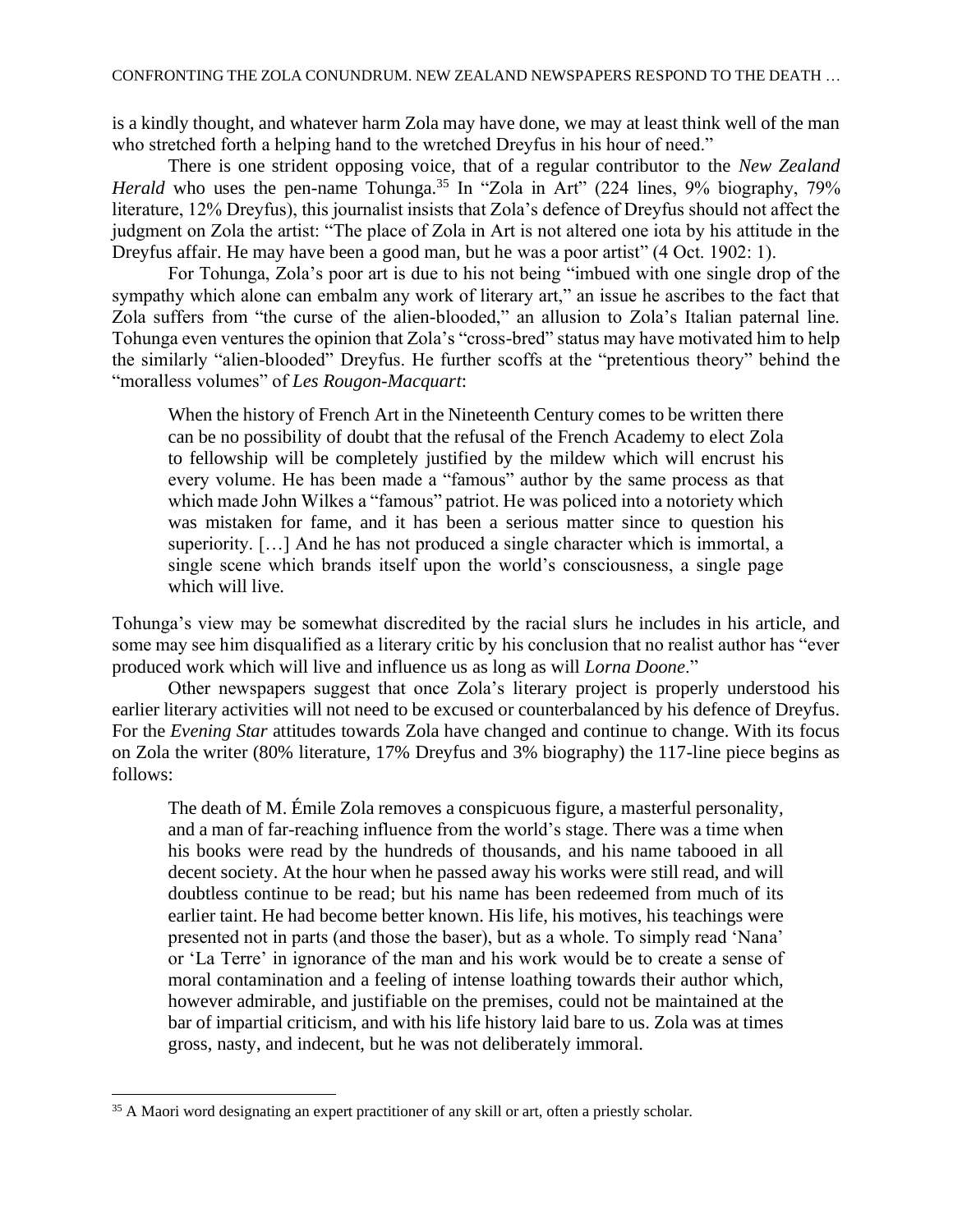The journalist claims that Zola did not make vice attractive and compares the novelist's "brutal, degrading, repulsive" depiction of vice with Maupassant's "frank worship at the shrine of the goddess of lubricity." He also invokes Zola's industrious preparatory work in his favour, before ending the article with reference to his role in the Dreyfus Affair. Qualifying "*J'accuse…!*" as "that wonderful and world-shaking document," he describes Zola's choice to write it as "one of the most self-sacrificing, unselfish, and heroic in modern times" (2 Oct. 1902: 4).

Going beyond the view in the *Evening Star* that Zola was not "deliberately immoral," the editorial in the *Otago Daily Times* (forty-three lines, 0% biography, 35% literature, 65% Dreyfus) concludes:

Amongst British people, those whose judgment of Zola is severest are those who knew him least. For my own part I credit him with lofty moral aims, not only in the Dreyfus business, but in the huge and populous theatre of his novels – and of all that he wrote there is little that I have not read. I see no reason why a self-respecting Briton should refuse to drop a flower upon Zola's tomb. (11 Oct. 1902: 4)

The notion of "posterity" mentioned in the cable obituary in the *Press* is further developed in four pieces of editorial material which sketch a possible New Zealand resolution of the Zola conundrum – namely to wait and see. These articles published in October 1902 suggest that a lapse of time may provide the perspective necessary for an impartial assessment of Zola's achievements, literary and otherwise, taken as a whole.

The article leading the editorial column in the *Greymouth Evening Star* characterizes the death of the "powerful writer" as "somewhat tragic." In forty-six lines (22% biography, 65% literature, 13% Dreyfus) it defends Zola, suggesting that "his works have been misinterpreted by many simply because he chose to speak plainly and did not wrap up and clothe corruption in a mass of fine words and sentences" (1 Oct. 1902: 2). For the journalist, those who termed Zola's literature "filthy" had "misunderstood his writings." Here, Zola's involvement with the Dreyfus Affair is not required to excuse his novels but represents instead an impressive patriotic service. Unlike other articles of the same time which predict that Zola's literary work was unlikely to endure, this article concludes with a different forecast, one of rehabilitation: "In time to come Zola's works will be better understood, and their true intention – that of reforming abuses – appreciated." This appraisal finds an echo in a short article in the *Wairarapa Daily Times*:

It will be interesting to see what the critics have to say about Émile Zola, now that he has "passed out". They gave him plenty of attention in his life-time. Too much was always made of his realism, and his philanthropic purpose was as much lost sight of as the magnificent power exhibited in his pages. To English minds his style was at times revolting; but it produced no such effect on French minds. His realism [...] was certainly not calculated to make vice attractive. The earnest and serious purpose of his "Germinal" for instance more than redeemed the objectionable minuteness with which he depicted the dreadful life of the pits. And there are numberless passages of his that will secure for him the rank of a classic. (8 Oct. 1902: 2)

The idea that time must pass before a judgment can be delivered on Zola is also suggested by an article in the *Colonist* which anticipates a biography of Zola which "if well done […] will be an interesting one" (15 Oct. 1902: 2). In an eighty-five-line article (22% biography, 69% literature, 9% Dreyfus) the journalist wonders whether Zola's novels – which were "so horrible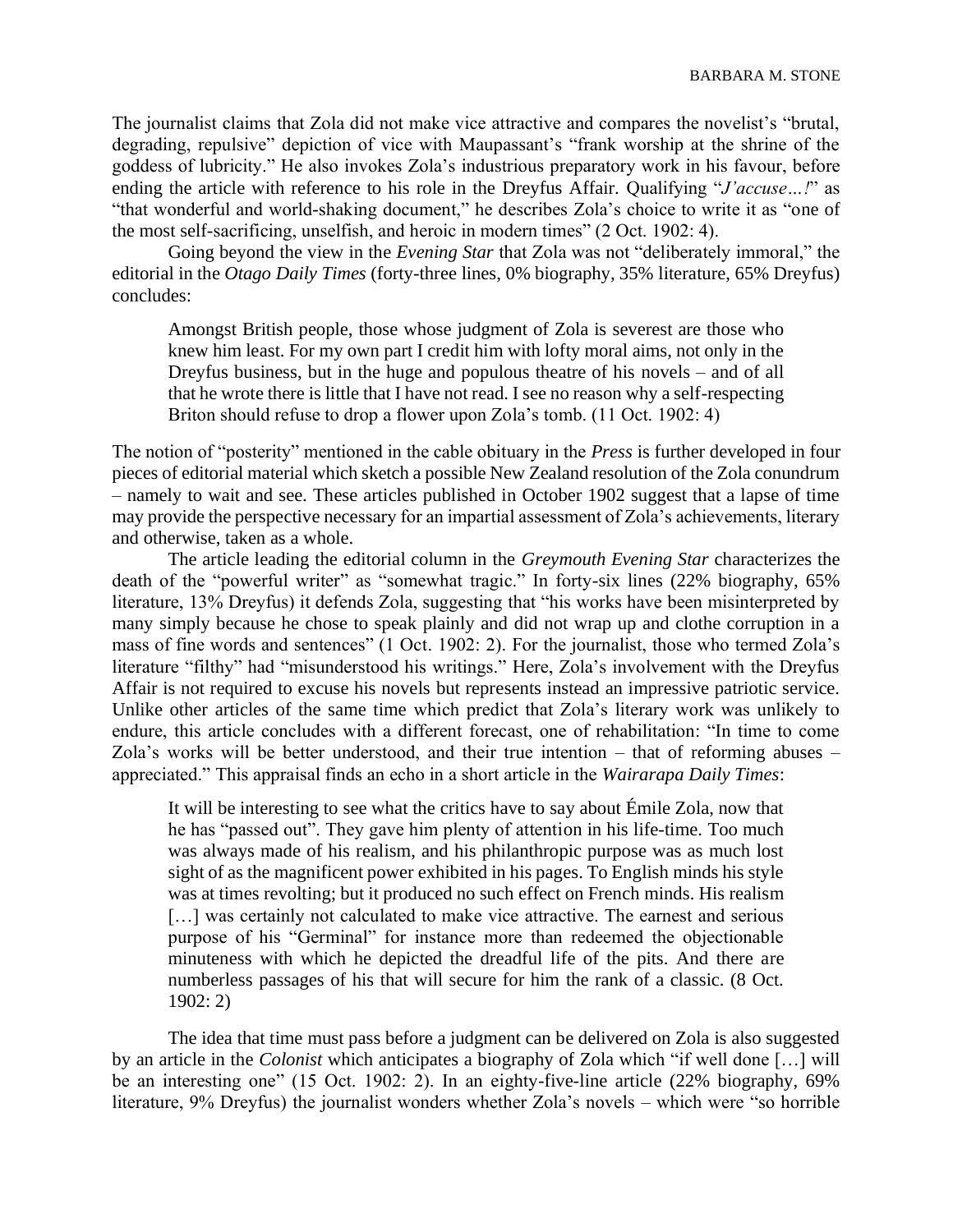and at the same time so powerful" – were "commodities so manufactured as to fetch a great price" or should be viewed "as moral productions to improve mankind." He claims that Zola "never tried to make vice attractive" but rather made "vice hideous and the results appalling." The article concludes by suggesting that attitudes towards Zola are by no means fixed:

In England, as well as in his own country, M. Zola's experience has been strange. His English publisher was prosecuted, and suffered punishment for selling his novels, but their author, when he visited the country not long after, was received with high honour. In France a few years ago he was one of the most unpopular of men, on account of his strenuous efforts to obtain justice for Captain Dreyfus. In this he had the admiration of all who were not driven off their heads by prejudice or fanaticism, or acted from even worse motives. Now that he is dead it is evident either that many who at one time reviled him have seen the error of their ways, or that those who sympathised with him were more numerous than they were usually believed to be.

George William Von Zedlitz, professor of modern languages at Victoria University College (Wellington) contributed to the *New Zealand Times* a lengthy article (at 468 lines it is the longest of the editorial pieces), which, unsurprisingly, favours literature (65%) over Dreyfus (23%) and biography (12%). According to Von Zedlitz, Zola "harboured vast ideals in art, and accomplished them by unremitting labour" as well as showing "the highest moral and civil courage openly in the face of the world, and before the eye of history" (13 Oct. 1902: 7). The scholar goes on to explore the contradiction inherent in the fact of being able to admire Zola the man but not Zola the writer:

To many people in France and elsewhere the name of Zola stands for indecency and no more. The question how far this impression is justified can hardly be dealt with in narrow limits. Many people to whom indecency as such is repulsive cannot help admiring and respecting Zola and his work in spite of it, and they naturally try to find explanations of this contradiction. To many, the patent honesty of the man is enough; of all moral sermons, of all scathing condemnations of vice, of all merciless exposures of its inevitable results, none can surpass the indecent books of Zola.

Zola does not need his defence of Dreyfus to gain admiration. Von Zedlitz recognizes that tastes are changing, cultural differences are at play and "this much may be safely said, any one who can tolerate the occasional license of Shakespeare need have no fear of Zola." He devotes dozens of lines to Zola's method of preliminary documentation and his writing practices; further, he explores the theory that enemies whom Zola made in his early days as an artistic and literary critic were responsible for peddling the "notion that Zola was specially indecent" even though "a dozen others could be named as indecent and far less moral." Zola's involvement in the Dreyfus Affair "revived the storm of interested obloquy, long after all impartial critics had accepted the master's faults and merits as an inseparable whole."

The *Taranaki Herald* allocates a full three quarters of its 129-line article to Zola the writer (13% biography, 76% literature, 11% Dreyfus) and offers a brief account of the output from his "powerful and prolific pen" (4 Oct. 1902: 3), before making the following significant statement: "It is not within our province to criticise these works in detail. And perhaps the time has hardly yet come to fix accurately and impartially Émile Zola's place in literature." The journalist then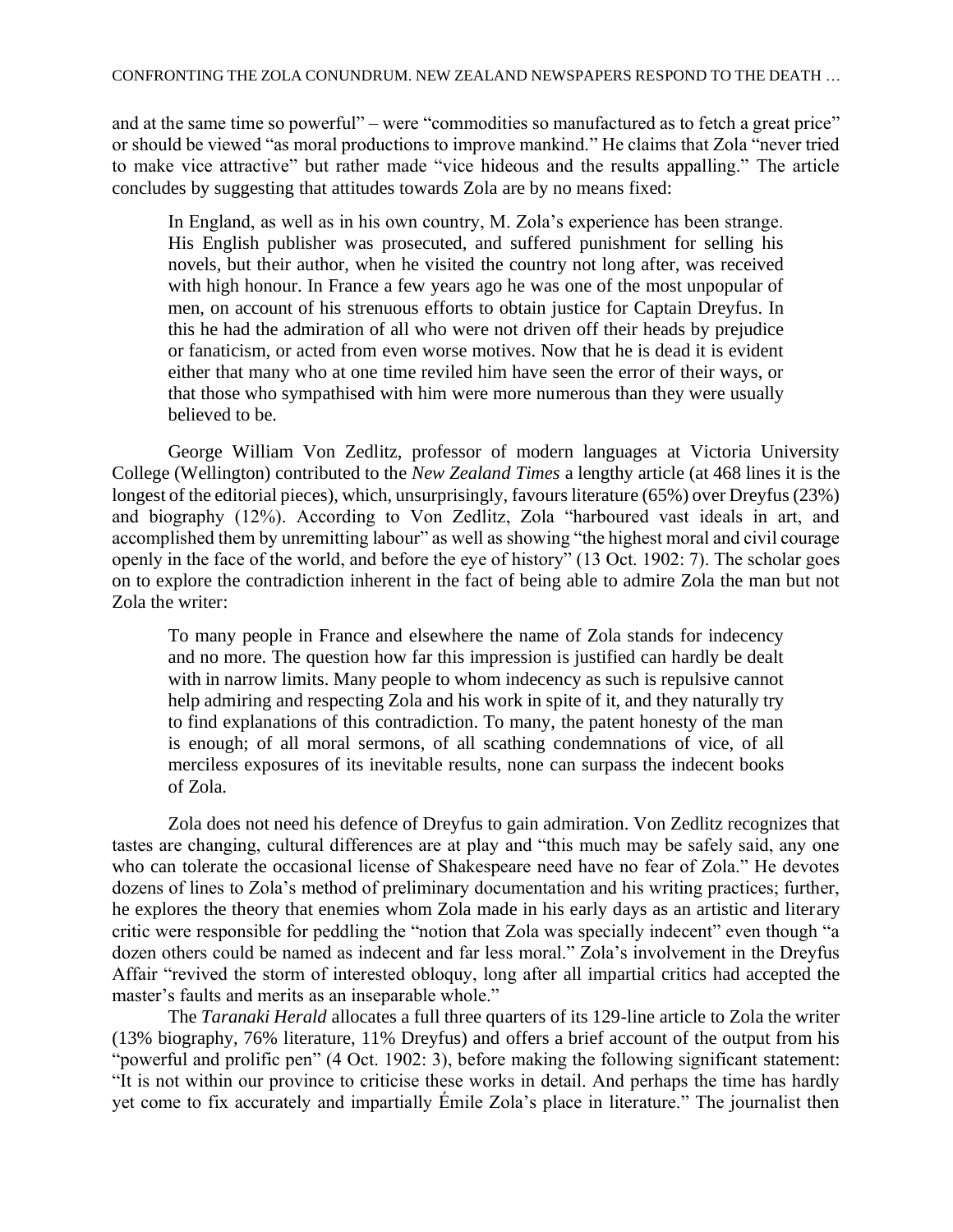addresses the "apparent puzzle" of why Zola's "name is now held in considerable esteem by thousands who would have once branded it with execration." There are shades here of Alvaro Simoes's view that the same man who defended Dreyfus wrote all the novels:

The explanation of this change in the opinion held of him is not simply the fact that he has to some extent atoned for his outrages on good taste years ago by the higher reverence for purity and virtue he has shown in recent days. It lies deeper than that. From first to last Émile Zola has been an artist whose works have had among other objects the aim of illustrating the ruthless inexorable working of the laws of heredity and environment.

The journalist explains that Zola has moved from "repulsive, revolting pictures" to "cleaner illustrations" of the same points, reminding us that the "artist's point of view is the same." The article builds to the following crescendo:

But one thing we shall never forget viz., that the man who fought more heroically than any other against the brutal injustice done to Dreyfus was Émile Zola. The man who wrote as he wrote and suffered as he suffered has every right to demand that now he is gone the world shall think of him at his best. We can only regret that his untimely death has prevented him from being able to add to the noble services he has already rendered not only to literature, but also to humanity.

So, how do the New Zealand newspapers approach the Zola conundrum? To what extent is the author of the controversial work *Les Rougon-Macquart* redeemed by his later literary efforts and his role in the Dreyfus Affair? For over half of the New Zealand newspapers discussed above, the latter element is likely to be the more enduring and will operate, to some extent, as an excuse to draw a veil over the former. For the *Marlborough Express* Zola was a better man than he was a writer, while the *Press*, even if it takes the same view, accepts that the post-*Rougon-Macquart* novels atone to some extent for those which went before, a position shared by the *Manawatu Standard*, *Auckland Star* and *Taranaki Herald*.

The *New Zealand Herald* and the *Otago Witness* agree that Zola's literary works were harmful but commend him for his championship of Dreyfus. For the *Evening Star* Zola was not deliberately immoral and, in any case, his glorious defence of Dreyfus should afford him some latitude. In the *New Zealand Herald*, Tohunga, in contrast, is clear that Zola's heroic support of an innocent man should not affect the judgment on his art; whereas the *Otago Witness* opines that his role in the Dreyfus Affair makes it impossible to think evil of the novelist. The *Otago Daily Times* credits Zola with "lofty aims" in both his writing and his defence of Dreyfus. This belief in Zola's fundamental sincerity, as identified by Alvaro Simoes is perhaps the first step towards resolving the Zola conundrum and being able to see that the same man wrote both controversial novels and "*J'accuse…!*"

These newspapers appear to have reached their judgment on Zola, while a handful of others are prudently deferring to posterity the ultimate decision on Zola. Like the *New Zealand Times*, the *Greymouth Star* sees Zola the writer as misunderstood and his works misinterpreted, predicting that "in time" his works will be better understood. This view is shared by the *Wairarapa Daily Times*. Similarly, the *Colonist* and the *Taranaki Herald* believe that attitudes toward Zola are already changing, and the jury is still out.

While there is universal agreement that Zola's reputation is much enhanced by his defense of Dreyfus, there is less agreement on how he should be appraised as a writer, and it is principally